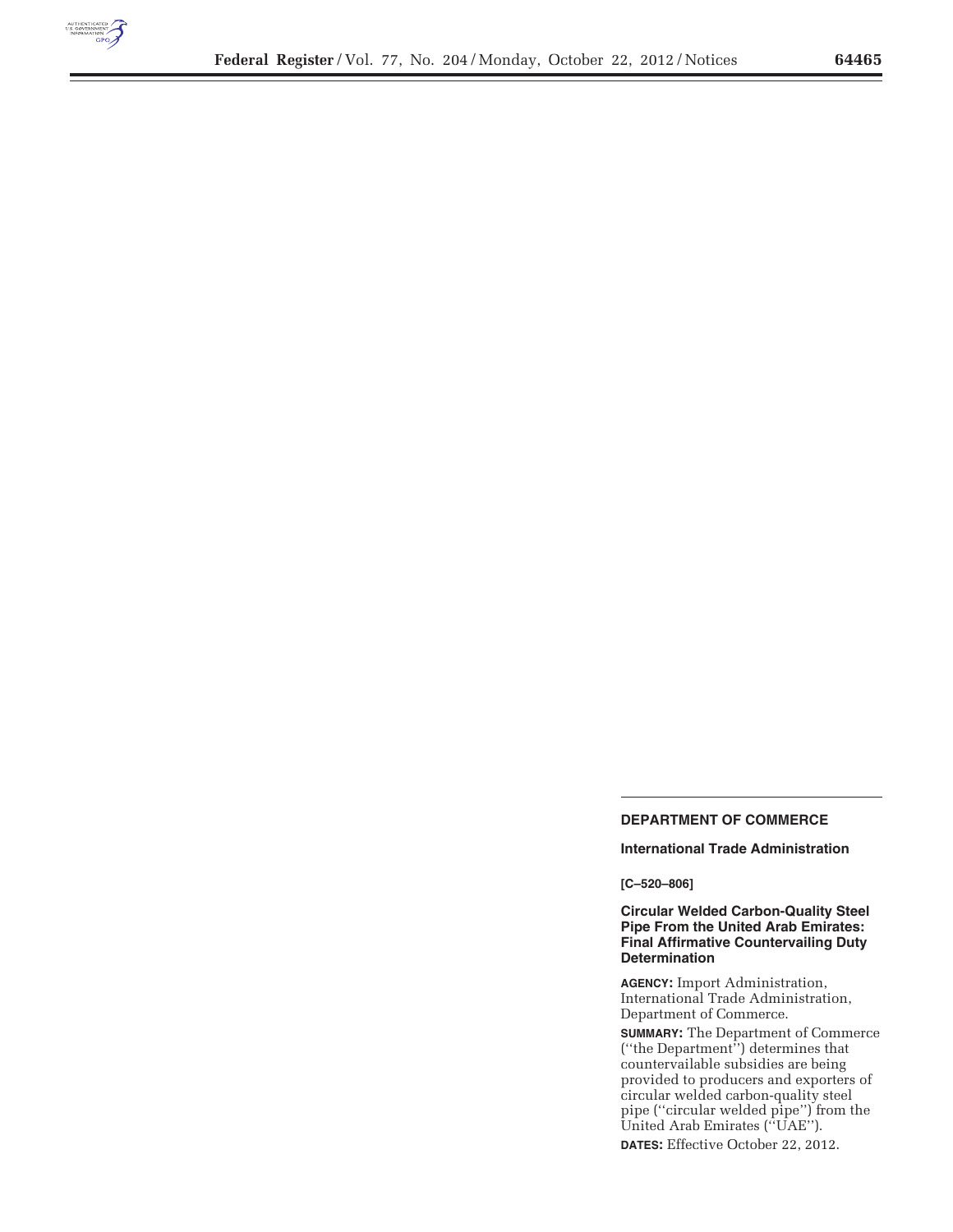## **FOR FURTHER INFORMATION CONTACT:**

Joshua Morris or Dustin Ross, AD/CVD Operations, Office 1, Import Administration, International Trade Administration, U.S. Department of Commerce, 14th Street and Constitution Avenue NW., Washington, DC 20230; telephone: (202) 482–1779 or (202) 482– 0747, respectively.

### **Petitioners**

The petitioners in this investigation are Allied Tube and Conduit, JMC Steel Group, United States Steel Corporation, and Wheatland Tube Corporation (''Wheatland Tube'').

#### **Period of Investigation**

The period for which we are measuring subsidies, or period of investigation, is January 1, 2010, through December 31, 2010.

# **Case History**

The following events have occurred since the *Preliminary Determination.*1

The Department conducted verification of the Government of the UAE's (''GUAE''), Universal Tube and Plastic Industries, Ltd., KHK Scaffolding and Formwork LLC, and Universal Tube and Pipe Industries LLC (collectively ''Universal''), and Abu Dhabi Metal Pipes & Profiles Industries Complex LLC and Alita Trading DMCC's (collectively ''ADPICO'') questionnaire responses from June 19, through June 28, 2012, and issued verification reports on August 16 (GUAE), August 21 (ADPICO), and August 22, 2012 (Universal).

The GUAE, Universal, and Wheatland Tube submitted case briefs on August 30, 2012. ADPICO submitted a rebuttal brief on September 5, and the GUAE, Universal, and Wheatland Tube submitted rebuttal briefs on September 6, 2012.

On September 20, 2012, the Department issued a post-preliminary analysis memorandum. *See*  Memorandum to Paul Piquado, Assistant Secretary for Import Administration, ''Countervailing Duty Investigation of Circular Welded Carbon-Quality Steel Pipe From the United Arab Emirates: Post-Preliminary Analysis Memorandum,'' (September 20, 2012) (''Post-Prelim''). On September 26, 2012, the Department received affirmative briefs on the issues addressed in the Post-Prelim from the

GUAE, Universal, and Wheatland Tube. On October 1, 2012, the Department received an affirmative brief from ADPICO. On October 2, 2012, the Department received rebuttal briefs from ADPICO, the GUAE, Universal, and Wheatland Tube.

#### **Scope Comments**

In accordance with the preamble to the Department's regulations, we set aside a period of time in our initiation notice for parties to raise issues regarding product coverage, and encouraged all parties to submit comments within 20 calendar days of publication of that notice.2 As described in the *Preliminary Determination,* SeAH Steel VINA Corp. (''SeAH VINA'') filed comments on December 5, 2011, urging the Department to modify the scope description. No further comments on this issue were received.

For the reasons explained in the *Preliminary Determination,* the Department is not adopting SeAH VINA's proposed modification of the scope.

#### **Scope of the Investigation**

This investigation covers welded carbon-quality steel pipes and tube, of circular cross-section, with an outside diameter (''O.D.'') not more than 16 inches (406.4 mm), regardless of wall thickness, surface finish (*e.g.,* black, galvanized, or painted), end finish (plain end, beveled end, grooved, threaded, or threaded and coupled), or industry specification (*e.g.,* American Society for Testing and Materials International (''ASTM''), proprietary, or other) generally known as standard pipe, fence pipe and tube, sprinkler pipe, and structural pipe (although subject product may also be referred to as mechanical tubing). Specifically, the term ''carbon quality'' includes products in which: (a) Iron predominates, by weight, over each of the other contained elements; (b) the carbon content is 2 percent or less, by weight; and (c) none of the elements listed below exceeds the quantity, by weight, as indicated:

(i) 1.80 percent of manganese; (ii) 2.25 percent of silicon; (iii) 1.00 percent of copper; (iv) 0.50 percent of aluminum; (v) 1.25 percent of chromium; (vi) 0.30 percent of cobalt; (vii) 0.40 percent of lead; (viii) 1.25 percent of nickel;

(ix) 0.30 percent of tungsten; (x) 0.15 percent of molybdenum; (xi) 0.10 percent of niobium; (xii) 0.41 percent of titanium; (xiii) 0.15 percent of vanadium; (xiv) 0.15 percent of zirconium.

Subject pipe is ordinarily made to ASTM specifications A53, A135, and A795, but can also be made to other specifications. Structural pipe is made primarily to ASTM specifications A252 and A500. Standard and structural pipe may also be produced to proprietary specifications rather than to industry specifications. Fence tubing is included in the scope regardless of certification to a specification listed in the exclusions below, and can also be made to the ASTM A513 specification. Sprinkler pipe is designed for sprinkler fire suppression systems and may be made to industry specifications such as ASTM A53 or to proprietary specifications. These products are generally made to standard O.D. and wall thickness combinations. Pipe multi-stenciled to a standard and/or structural specification and to other specifications, such as American Petroleum Institute (''API'') API–5L specification, is also covered by the scope of this investigation when it meets the physical description set forth above, and also has one or more of the following characteristics: Is 32 feet in length or less; is less than 2.0 inches (50mm) in outside diameter; has a galvanized and/or painted (*e.g.,*  polyester coated) surface finish; or has a threaded and/or coupled end finish.

The scope of this investigation does not include: (a) Pipe suitable for use in boilers, superheaters, heat exchangers, refining furnaces and feedwater heaters, whether or not cold drawn; (b) finished electrical conduit; (c) finished scaffolding 3; (d) tube and pipe hollows for redrawing; (e) oil country tubular goods produced to API specifications; (f) line pipe produced to only API specifications; and (g) mechanical tubing, whether or not cold-drawn. However, products certified to ASTM mechanical tubing specifications are not excluded as mechanical tubing if they otherwise meet the standard sizes (*e.g.,*  outside diameter and wall thickness) of standard, structural, fence and sprinkler pipe. Also, products made to the following outside diameter and wall thickness combinations, which are recognized by the industry as typical for fence tubing, would not be excluded

<sup>1</sup>*See Circular Welded Carbon-Quality Steel Pipe From the United Arab Emirates: Preliminary Negative Countervailing Duty Determination and Alignment of Final Countervailing Duty Determination With Final Antidumping Duty Determination,* 77 FR 19219 (March 30, 2012) (''*Preliminary Determination''*).

<sup>2</sup>*See Antidumping Duties; Countervailing Duties,*  62 FR 27296, 27323 (May 19, 1997), and *See Circular Welded Carbon-Quality Steel Pipe From India, the Sultanate of Oman, the United Arab Emirates, and the Socialist Republic of Vietnam: Initiation of Countervailing Duty Investigations,* 76 FR 72173 (November 22, 2011).

<sup>3</sup>Finished scaffolding is defined as component parts of a final, finished scaffolding that enters the United States unassembled as a ''kit.'' A ''kit'' is understood to mean a packaged combination of component parts that contain, at the time of importation, all the necessary component parts to fully assemble a final, finished scaffolding.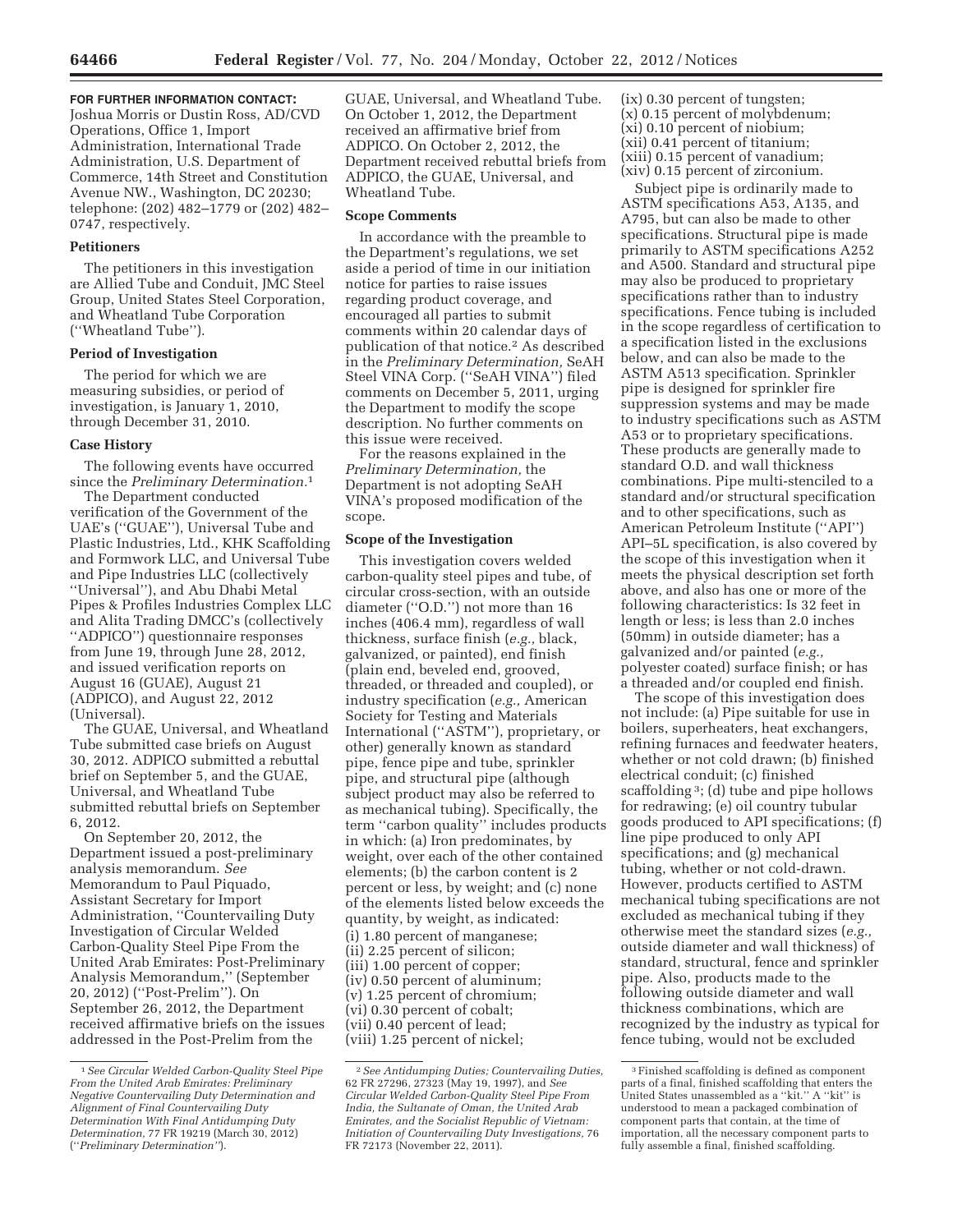from the scope based solely on their being certified to ASTM mechanical tubing specifications:

- 1.315 inch O.D. and 0.035 inch wall thickness (gage 20)
- 1.315 inch O.D. and 0.047 inch wall thickness (gage 18)
- 1.315 inch O.D. and 0.055 inch wall thickness (gage 17)
- 1.315 inch O.D. and 0.065 inch wall thickness (gage 16)
- 1.315 inch O.D. and 0.072 inch wall thickness (gage 15)
- 1.315 inch O.D. and 0.083 inch wall thickness (gage 14)
- 1.315 inch O.D. and 0.095 inch wall thickness (gage 13)
- 1.660 inch O.D. and 0.047 inch wall thickness (gage 18)
- 1.660 inch O.D. and 0.055 inch wall thickness (gage 17)
- 1.660 inch O.D. and 0.065 inch wall thickness (gage 16)
- 1.660 inch O.D. and 0.072 inch wall thickness (gage 15)
- 1.660 inch O.D. and 0.083 inch wall thickness (gage 14)
- 1.660 inch O.D. and 0.095 inch wall thickness (gage 13)
- 1.660 inch O.D. and 0.109 inch wall thickness (gage 12)
- 1.900 inch O.D. and 0.047 inch wall thickness (gage 18)
- 1.900 inch O.D. and 0.055 inch wall thickness (gage 17)
- 1.900 inch O.D. and 0.065 inch wall thickness (gage 16)
- 1.900 inch O.D. and 0.072 inch wall thickness (gage 15)
- 1.900 inch O.D. and 0.095 inch wall thickness (gage 13)
- 1.900 inch O.D. and 0.109 inch wall thickness (gage 12)
- 2.375 inch O.D. and 0.047 inch wall thickness (gage 18)
- 2.375 inch O.D. and 0.055 inch wall thickness (gage 17)
- 2.375 inch O.D. and 0.065 inch wall thickness (gage 16)
- 2.375 inch O.D. and 0.072 inch wall thickness (gage 15)
- 2.375 inch O.D. and 0.095 inch wall thickness (gage 13)
- 2.375 inch O.D. and 0.109 inch wall thickness (gage 12)
- 2.375 inch O.D. and 0.120 inch wall thickness (gage 11)
- 2.875 inch O.D. and 0.109 inch wall thickness (gage 12)
- 2.875 inch O.D. and 0.134 inch wall thickness (gage 10)
- 2.875 inch O.D. and 0.165 inch wall thickness (gage 8)
- 3.500 inch O.D. and 0.109 inch wall thickness (gage 12)
- 3.500 inch O.D. and 0.148 inch wall thickness (gage 9)
- 3.500 inch O.D. and 0.165 inch wall thickness (gage 8)
- 4.000 inch O.D. and 0.148 inch wall thickness (gage 9)
- 4.000 inch O.D. and 0.165 inch wall thickness (gage 8)
- 4.500 inch O.D. and 0.203 inch wall thickness (gage 7)

The pipe subject to this investigation is currently classifiable in Harmonized Tariff Schedule of the United States (''HTSUS'') statistical reporting numbers 7306.19.1010, 7306.19.1050, 7306.19.5110, 7306.19.5150, 7306.30.1000, 7306.30.5025, 7306.30.5032, 7306.30.5040, 7306.30.5055, 7306.30.5085, 7306.30.5090, 7306.50.1000, 7306.50.5050, and 7306.50.5070. Although the HTSUS subheadings are provided for convenience and customs purposes, the written description of the merchandise under the investigation is dispositive.

# **Analysis of Subsidy Programs and Comments Received**

The subsidy programs under investigation and the issues raised by parties to this investigation in the case and rebuttal briefs, as well as the Post-Prelim related case and rebuttal briefs, are addressed in the Memorandum from Christian Marsh, Deputy Assistant Secretary for Antidumping and Countervailing Duty Operations, to Paul Piquado, Assistant Secretary for Import Administration, entitled ''Issues and Decision Memorandum for the Final Determination in the Countervailing Duty Investigation of Circular Welded Carbon-Quality Steel Pipe from the United Arab Emirates'' (October 15, 2012) (hereafter, ''Decision Memorandum''), which is hereby adopted by this notice. Attached to this notice as an Appendix is a list of the issues that parties have raised and to which we have responded in the Decision Memorandum. This Decision Memorandum is a public document and is on file electronically via Import Administration's Antidumping and Countervailing Duty Centralized Electronic Service System (''IA ACCESS''). IA ACCESS is available to registered users at *http:// iaaccess.trade.gov* and in the Central Records Unit, room 7046 of the main Department of Commerce building. In addition, a complete version of the Decision Memorandum can be accessed directly on the Internet at *http:// www.trade.gov/ia/.* The signed Decision Memorandum and the electronic versions of the Decision Memorandum are identical in content.

# **Use of Adverse Facts Available**

For purposes of this final determination, we have relied in part on

facts available and have drawn an adverse inference with respect to the facts available, in accordance with sections 776(a) and (b) of the the Tariff Act of 1930, as amended (''the Act''), to determine the subsidy rates for one of the mandatory respondents. For a full discussion of these issues, *see* the Decision Memorandum, at ''Use of Facts Otherwise Available and Adverse Inferences.''

### **Suspension of Liquidation**

In accordance with section  $705(c)(1)(B)(i)(I)$  of the Act, we have calculated an individual countervailable subsidy rate for each respondent. Section 705(c)(5)(A)(i) of the Act states that for companies not individually investigated, we will determine an allothers rate equal to the weighted average of the countervailable subsidy rates established for exporters and producers individually investigated, excluding any zero and *de minimis*  countervailable subsidy rates, and any rates based entirely on adverse facts available under section 776 of the Act. Notwithstanding the language of section  $705(c)(5)(A)(i)$  of the Act, we have not calculated the ''all-others'' rate by weight averaging the rates of ADPICO and Universal, because doing so risks disclosure of proprietary information. Therefore, for the all-others rate, we have calculated a simple average of the two responding firms' rates.

On this basis, we determine the total net countervailable subsidy rates to be:

| Exporter/manufacturer                                                                                                                                                                                          | Net subsidy<br>rate<br>(percent) |
|----------------------------------------------------------------------------------------------------------------------------------------------------------------------------------------------------------------|----------------------------------|
| Abu Dhabi Metal Pipes & Pro-<br>files Industries Complex LLC;<br>Alita Trading DMCC<br>Universal Tube and Plastic In-<br>dustries, Ltd.; KHK Scaf-<br>folding and Formwork LLC;<br>Universal Tube and Pipe In- | 6.17                             |
| dustries LLC<br>All-Others                                                                                                                                                                                     | 2.06<br>4.12                     |

In accordance with section 705(c)(1)(C) of the Act, we are directing U.S. Customs and Border Protection to suspend liquidation of all entries of circular welded pipe from the UAE that are entered, or withdrawn from warehouse, for consumption on or after the date of the publication of this notice in the **Federal Register,** and to require a cash deposit or bond for such entries of merchandise in the amounts indicated above.

If the United States International Trade Commission (''ITC'') issues a final affirmative injury determination, we will issue a countervailing duty order